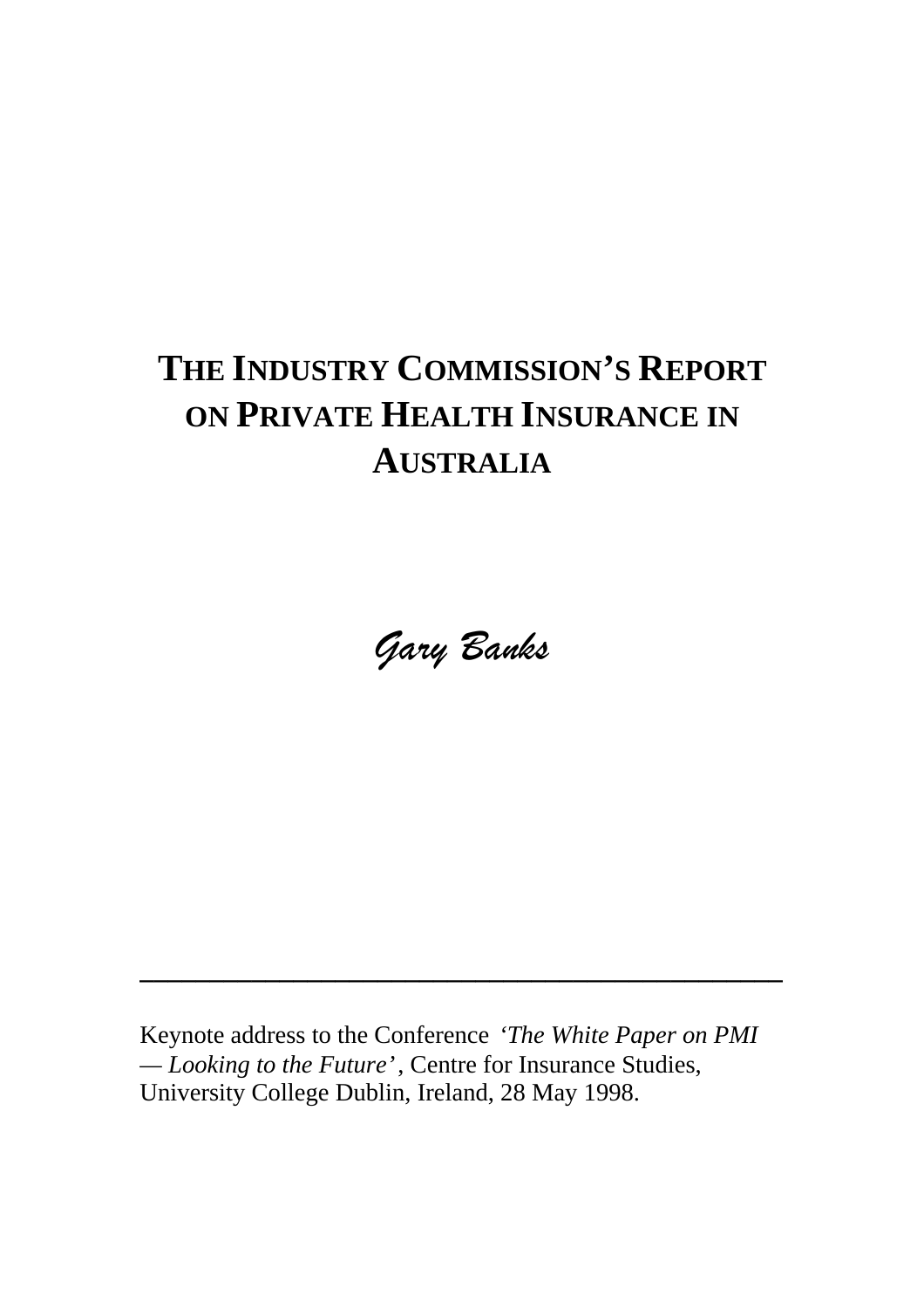#### **THE COMMISSION'S REPORT ON PRIVATE HEALTH INSURANCE IN AUSTRALIA**

\_\_\_\_\_\_\_\_\_\_\_\_\_\_\_\_\_\_\_\_\_\_\_\_\_\_\_\_\_\_\_\_\_\_\_\_\_\_\_\_\_\_\_\_\_\_\_\_\_\_\_\_\_\_\_\_\_\_\_\_\_\_\_\_

Private health insurance has a significant but ambiguous role within Australia's health care system. It is a voluntary facility for private funding of mainly hospital care, sitting alongside a compulsorily tax-financed public system ('Medicare') that is available to all. It is also constrained by regulations designed to maintain the sort of open, non-discriminatory access — at least for those who can afford to pay — which the public system was established to provide on a universal basis.

The system comprises around 50 health benefits organisations, most of which are not-for-profit mutual societies. The largest organisation and the only one with a national presence — Medibank Private — is owned and run by the Commonwealth Government.

All up, the private health insurance industry accounts for around one-tenth of Australia's total health care expenditure and one-fifth of hospital funding (most of which is directed at private hospitals and is their main source of income).

Although ostensibly a private system, it is enveloped by a thick mantle of social regulation, much of which is designed to sustain 'community rating' and the risk equalisation transfers among funds which underpin it.

In recent years, this 'mixed system' has been in trouble (**see slide 1**):

- PHI premiums have been rising on average at rates three times faster than the consumer price index;
- affordability has been declining;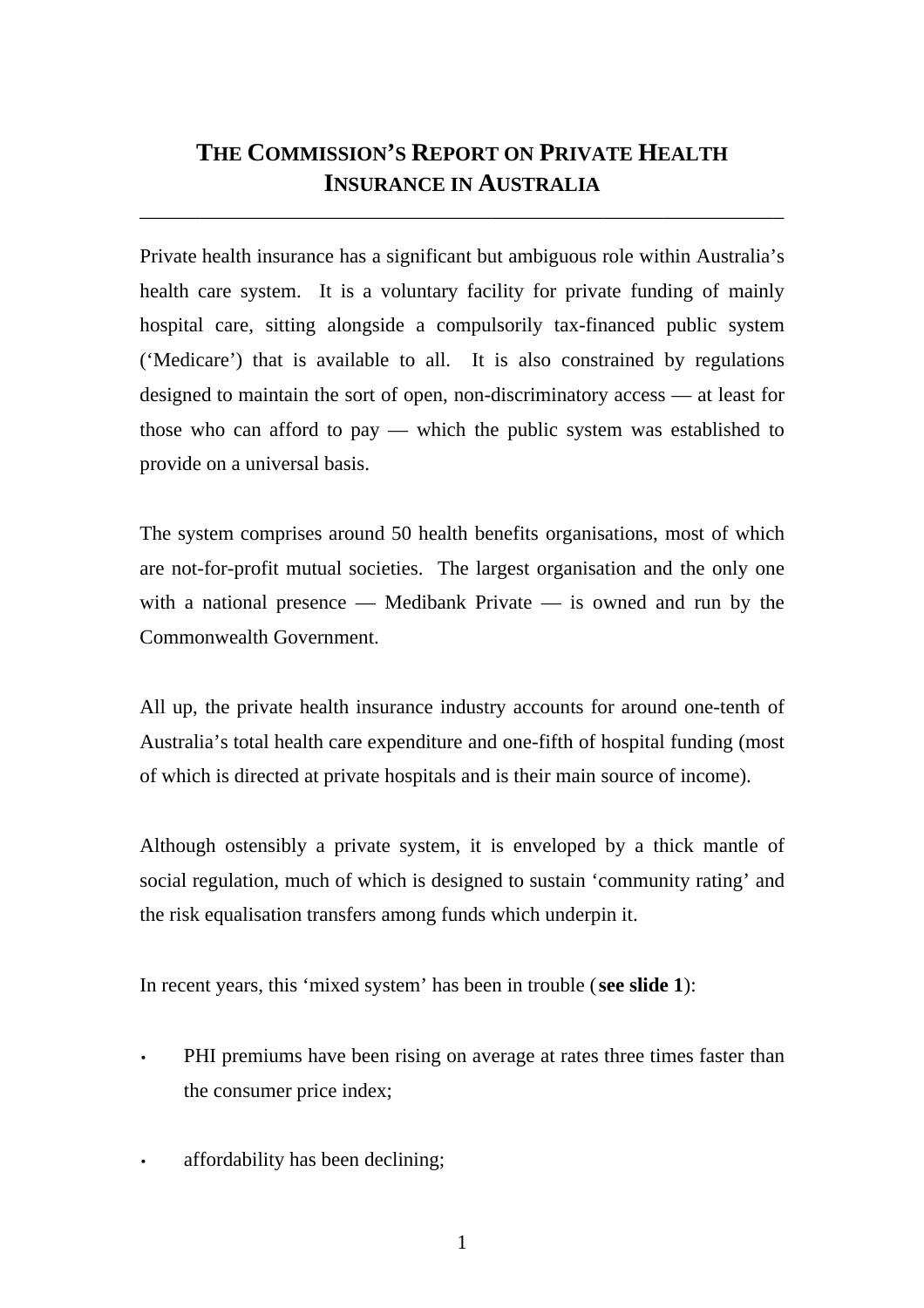and membership has been steadily falling. By the time of our review in mid-1996, barely one-third of the population had some form of PHI down from one-half only a decade before.

As a consequence, the demands on a public system already beset by funding difficulties have increased.

Governments have responded to these developments with a number of initiatives intended to stem the decline in membership. The most recent of these was a financial carrot and stick for lower and higher income households respectively, which is being implemented this financial year. But in the meantime, premium increases have continued — eroding the financial inducements and raising community concerns which triggered our inquiry.

Some were surprised that the Industry Commission was chosen to conduct a review of PHI, given the important social dimensions. (Indeed, press reports suggested that this surprise was shared by the Minister for Health, who was overseas at the time.)

The Commission has traditionally advised governments mainly on matters to do with industry policy and economic regulation. But in recent years, its ambit has widened to include such topics as Workers Compensation, Public Housing and Charitable Organisations. The Commission's independence, its statutory obligations to take an economy or community-wide view on the policy issues referred to it, and the openness of its processes, make it an effective vehicle for achieving a better understanding of both the economic and social issues in such areas, and the tradeoffs involved.

Meeting the multiple objectives of health policy in a cost effective and sustainable way requires a good understanding of how people and institutions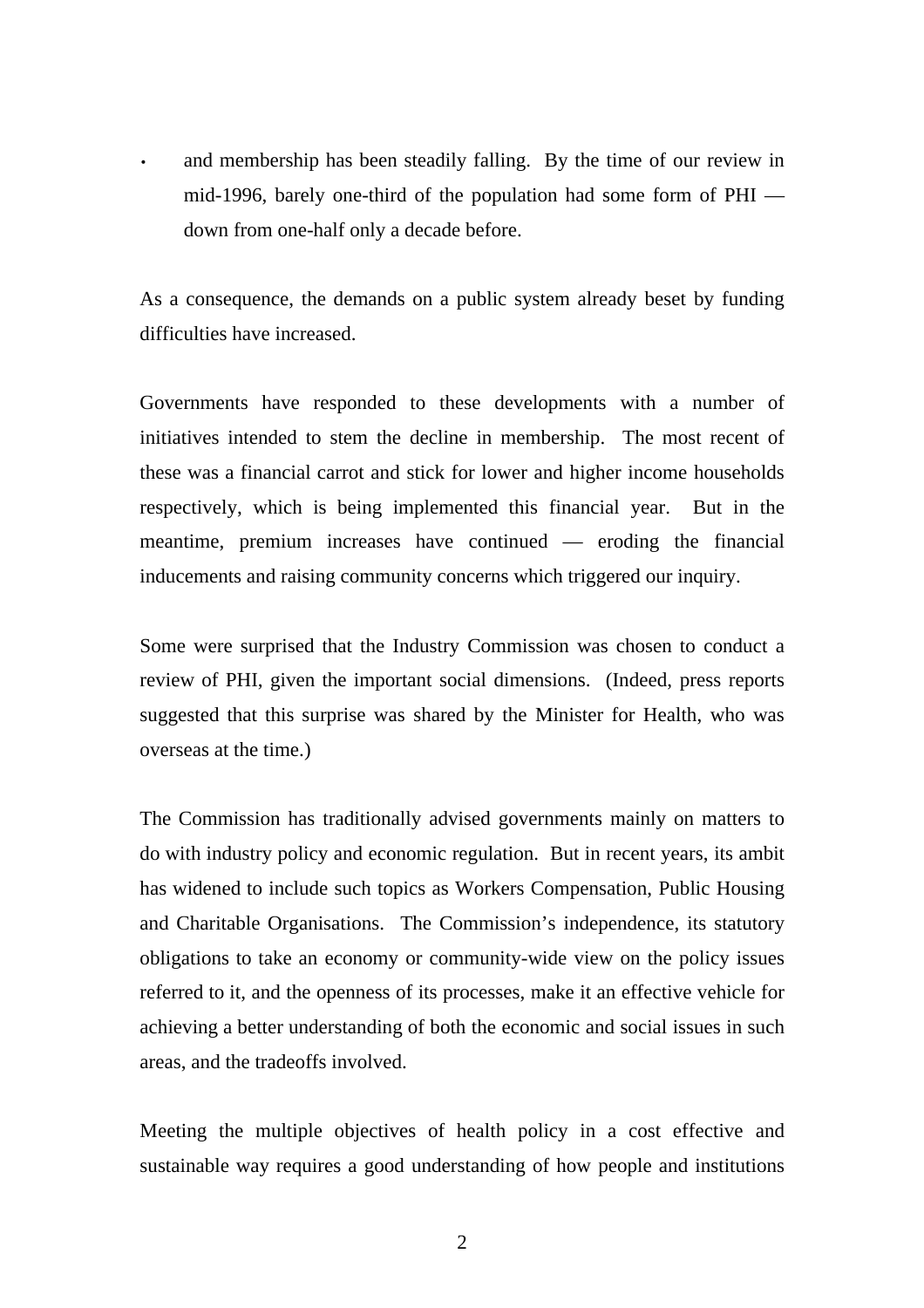respond to incentives. Indeed, neglect of such fundamental forces is at the heart of many of the problems with which governments are currently grappling in health, education and other areas of social policy.

The Commission's ability to make a broader contribution on the health system was, however, limited by its terms of reference. While being asked to assess the 'state of PHI', its structure and efficiency, the cost pressures facing it, and what changes may be required to enhance its contribution, the Commission was also told to conduct its inquiry 'against the background' of the Government's policy to retain Medicare and community rating.

Many saw this as obliging the Commission to ignore key sources of the problems facing PHI. In practice, while the Commission's recommendations clearly complied with these constraints, its report was also able to shine some light on the wider systemic issues.

Consumer surveys consistently — and unsurprisingly — show that the key reason why people drop out of PHI (or decide not to enrol) is their assessment that it represents poor value for money — an assessment made, it should be noted, against the availability of the 'free' public system.

Understanding why and for whom PHI represents 'poor value for money' was therefore basic to our deliberations on ways of improving the system.

The Commission's study provided a first systematic attempt, using a consistent methodology, to determine why PHI costs what it does and why premiums have been rising so rapidly.

The answer has several dimensions. One important contributor to the current cost of PHI is the fact that Governments had in earlier years pulled out or cut back some important subsidies. We estimated that removing the bed-day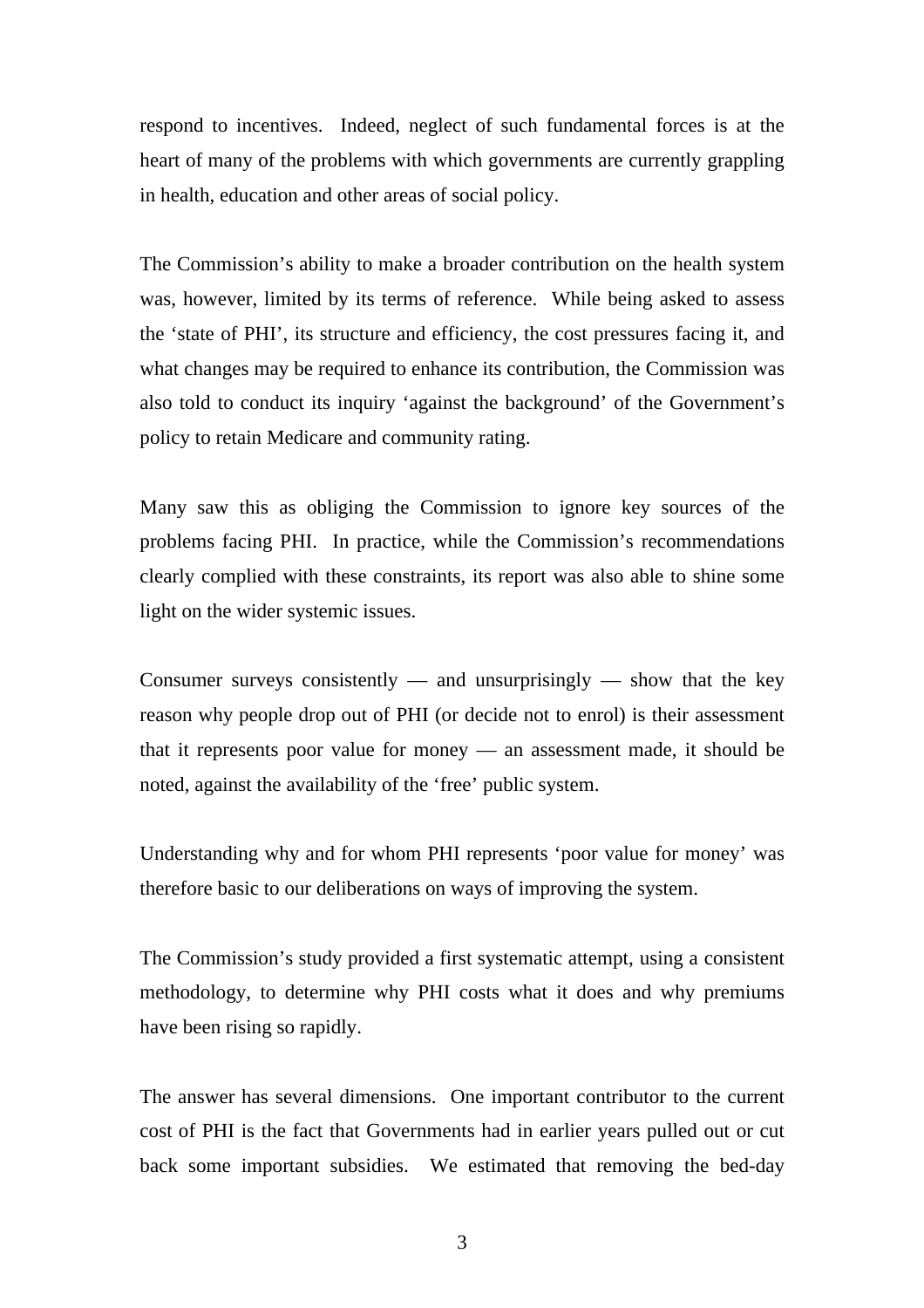subsidy to private hospitals and the subsidy to the reinsurance (cost equalisation) pool in the few years after Medicare was introduced, accounted for about one-third of existing premium levies.

But this pre-dated, and in itself couldn't explain, the rampant *growth* in premiums through the 1990s.

Some attributed this to increasing inefficiency or market power within the PHI system. But as we showed, the facts are inconvenient to such an interpretation. While the regional or State markets are relatively highly concentrated (in most States the top two funds have at least half the market between them) there are no effective barriers to entry or expansion of a discriminatory kind — and there are plenty of players across the country who could readily establish in a different State or region.

A key point that tended to be neglected, which distinguishes this industry from many others, is that costs incurred by the industry consist overwhelmingly of benefits paid to the industry's consumers. In the most basic sense, premiums to members are rising fast because *payouts* to members (collectively) are rising fast.

The major direct contributors to this in the 1990s were found to be:

First, and most important by far, a rise in the proportion of PHI members using private hospitals (at full private rates) rather than public hospitals (at subsidised public rates). This in turn has reflected several 'push' and 'pull' factors — particularly problems of access to public hospitals (partly policy-induced through funding decisions) and a consequent enhancement in the capacity and capabilities of private hospitals.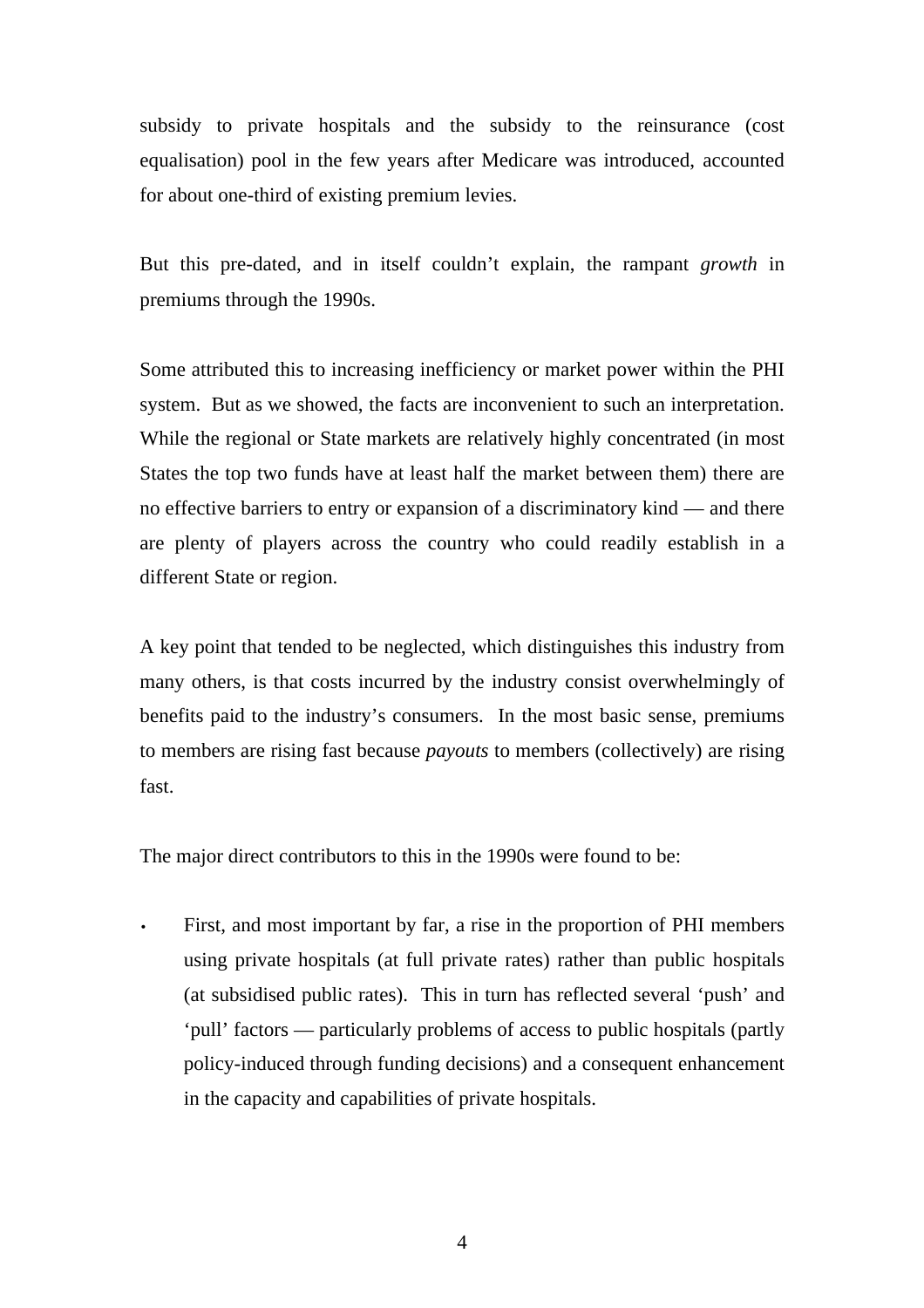- Of secondary importance although often mistakenly seen as the main cause — has been increased private hospital admission charges, as a result of changes in medical technology and clinical practice.
- A third contributor to rising premiums was an increase in the incidence of hospital admissions by private patients, partly reflecting a change in fund composition towards older and sicker members.

Behind this, and indeed a number of the cost drivers, is 'adverse selection' poorer risks joining the PHI community while better risks leave. Our calculations suggested that adverse selection may have contributed around 17 per cent of the real increase in premiums in the 1990s. Its relative significance is likely to increase in the future.

Adverse selection is a common problem in insurance markets, but its effects in the PHI market in Australia have been heightened by community rating regulation in circumstances where members can enter or leave at will, with Medicare as a backstop.

This has contributed to what has become a vicious circle of falling membership (**slide 2**) in which:

- premiums rise as payouts rise (for the reasons just identified);
- lower risk members drop out first;
- this creates a riskier, diminished pool of PHI members, which means that average payouts rise;
- which compounds other cost pressures, leading to higher premiums again (**slide 3**)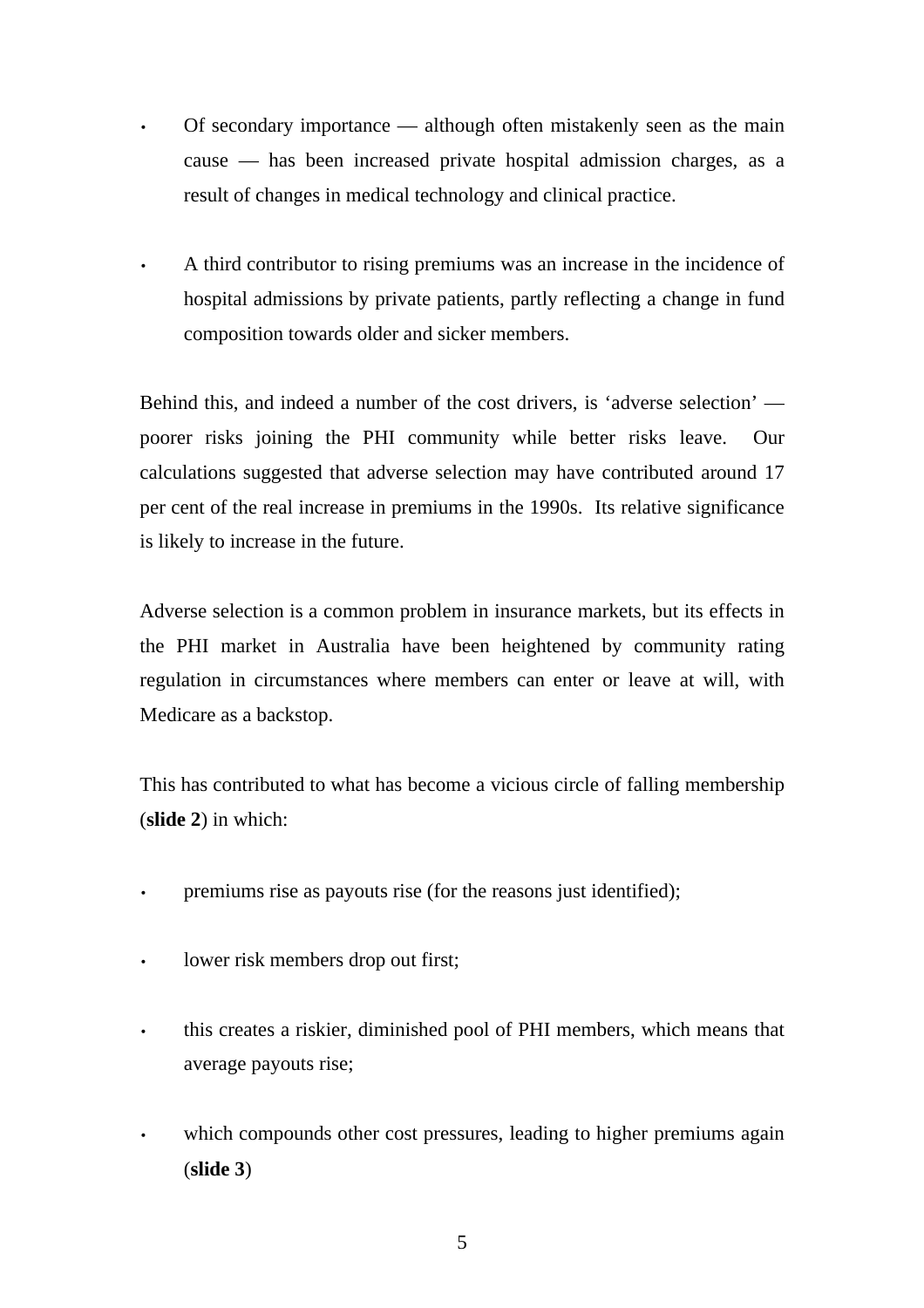and the downward spiral continues.

The Government's attempts to arrest declining PHI membership through a combination of rebates for lower income households and tax-based levies for high income households, was seen by the Commission as having at best a temporary effect. This has been borne out thus far, with fund membership stabilising for only one quarter, before resuming its downward trend.

What this reveals is an inherently unstable interaction between the public and private systems in Australia. That in turn reflects important tensions in the role of PHI within Australia's health system.

Some see PHI, in the context of a 'universal' public health system, as simply funding optional extras (like more comfort or choice) — a 'supplementary' role. Others see it as providing a desirable alternative or 'complement' to public funding and provision. But these roles have quite different regulatory implications, as the CEO of one major fund made clear during our inquiry:

'if private health insurance is truly supplementary then I don't see any impediment whatsoever to full risk rating and underwriting for people who elect to pay something extra. That doesn't happen, which suggests to me...there's an implicit acceptance that it's complementary, and if it is complementary then you are going to need a range of regulations ... which will ensure that there is equity of access...and that it is part and parcel of the funding of health in Australia. I think you've got to make one or the other conclusion, and we're in the process of being a little bit pregnant right now' (*Private Health Insurance*, p.24).

Australia remains a little bit pregnant still, despite the Commission's emphasis on the need to resolve this fundamental issue.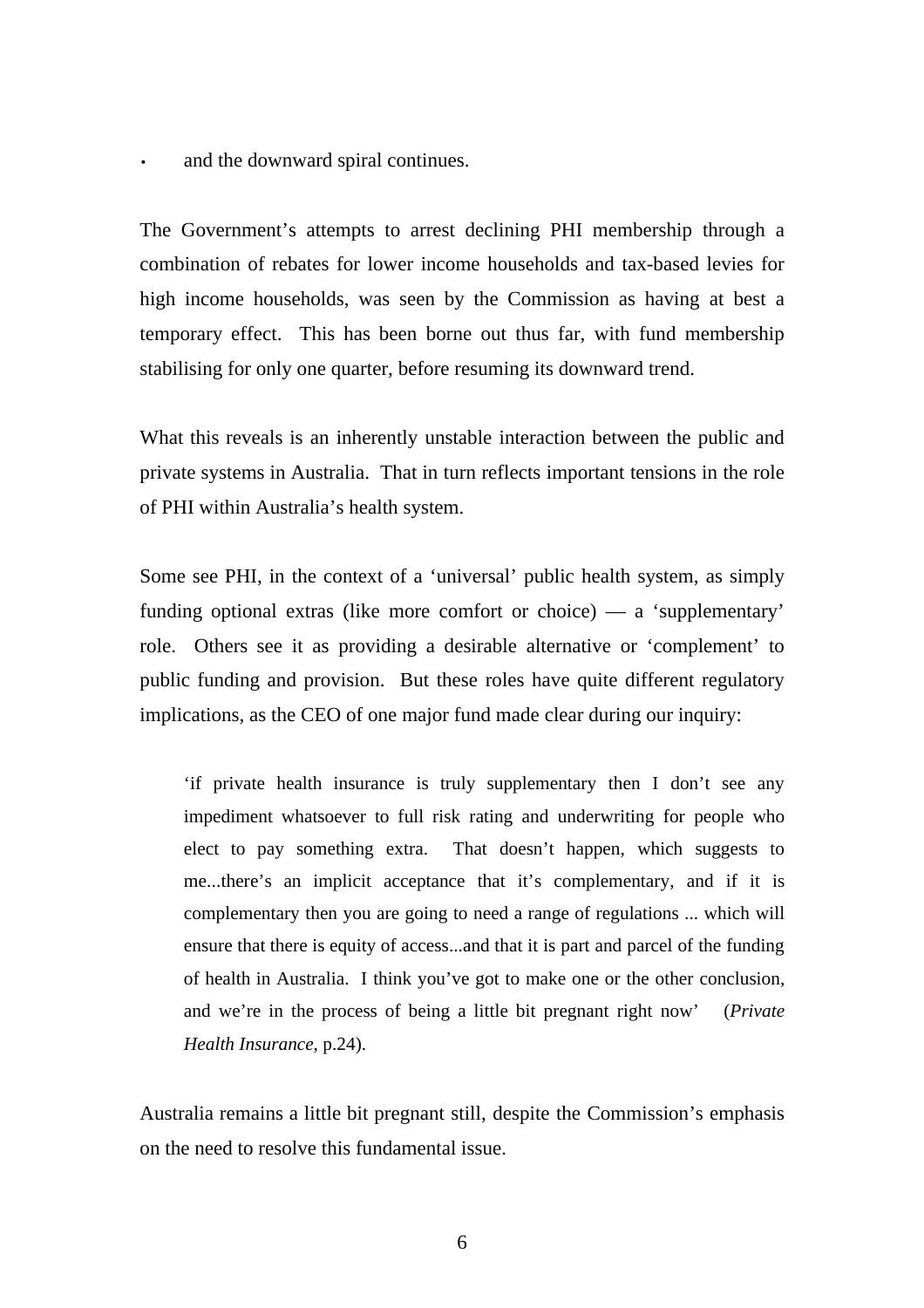While the Commission was constrained by the terms of reference from making suggestions about the wider system, we did need to consider the larger design issues if we were to provide sound policy advice about the PHI component.

From the views of inquiry participants and other sources, we distilled three broad systemic options for the funding and delivery of health care that have some measure of internal consistency:

- One involves predominantly *public* funding and delivery a public system. (It would of course require more funding than the current public system and also some design improvements).
- A second model is a predominantly *private* market for provision, funding and intermediary services — what might be characterised as a US-style model.
- The third approach is a mixed system but with *coordinated* public and private involvement. One variant, known as 'managed competition', separates health care delivery from financing, and groups of providers and intermediaries compete in a managed market for tax-funded dollars. In another variant, access to the public system would be restricted to low income households, with others compulsorily insuring privately.

None of these approaches is necessarily a perfect system, measured against governments' multiple policy objectives. But each would avoid the instability and tensions inherent in Australia's current mixed (some might call it mixedup) system.

Clearly the role of PHI and how it should be regulated would differ considerably under these different systems. It was of course not our call as to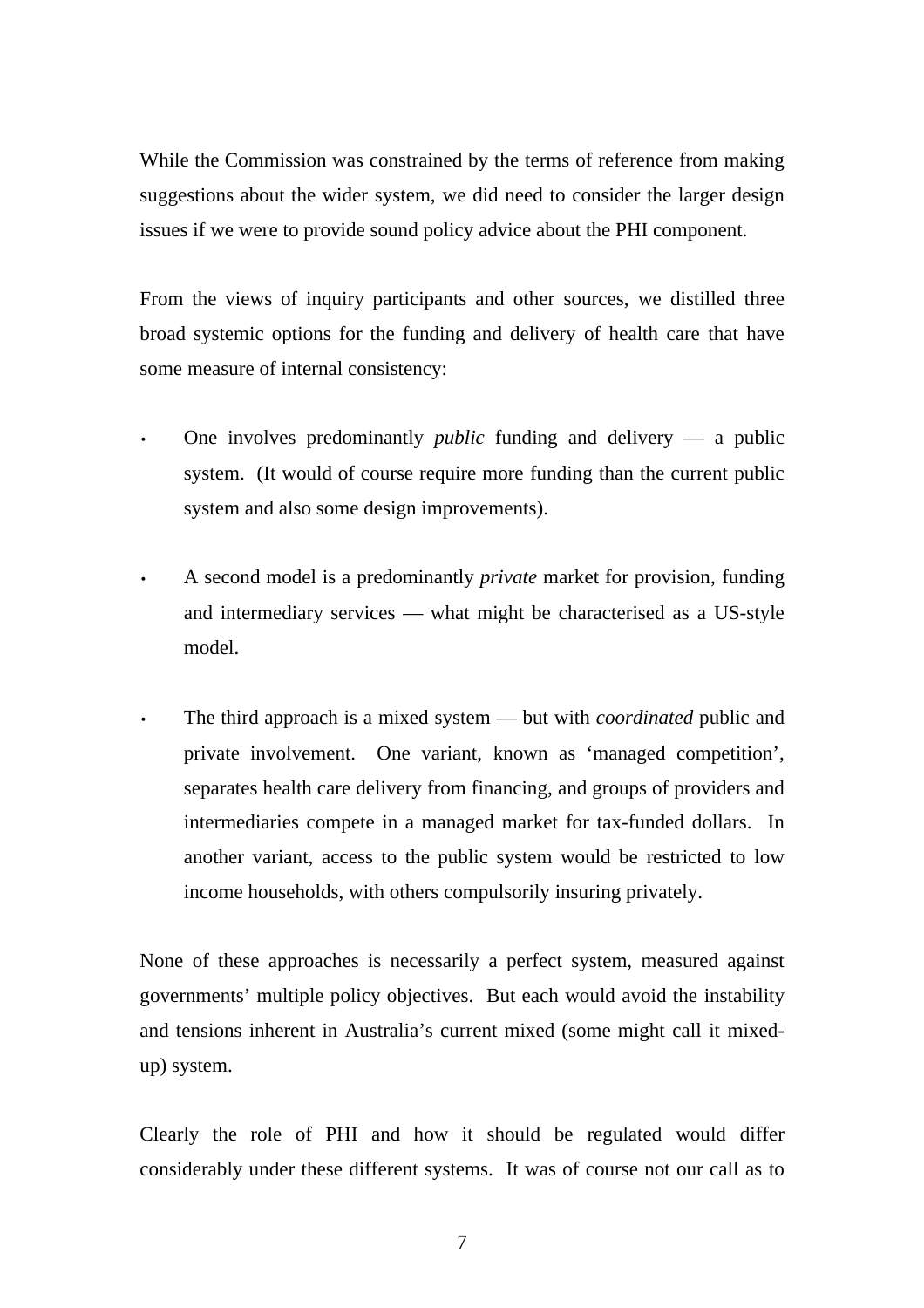which system would suit Australia best, but consideration of the options helped us assess how the workings of the current system might be improved, without getting in the way of wider and potentially more beneficial changes.

The most important need we identified was to reduce the destabilising effect of adverse selection — the combined result of voluntary community rated PHI and the fallback of the 'free' public hospitals.

Ruling out any significant change to the voluntary nature of PHI (beyond the recently introduced financial penalty on higher income households without PHI) the only avenue available is to make greater allowance for risk in pricing or access to PHI.

Regulatory changes over the past few years have done this through the back door to some extent, by allowing some exclusions in policies, as well as frontend deductibles. These initiatives have essentially enabled members to selfselect a lower risk category, according to their expected state of health and financial circumstances. Such 'cream skimming' is normally undesirable in insurance markets. But in the case of Australian PHI it has probably helped to moderate instability. (In economics this is called a 'second best solution' existing distortions justify additional ones.) However it has done so at the cost of inducing a bewildering array of products and tables.

In any case, the scope to effectively target different risks remains constrained by the reinsurance arrangements, whereby the costs of the elderly and chronically ill are equalised among funds regardless of their membership profile.

A major problem with the current version of community rated private health insurance is that it is a voluntary 'pay as you go' scheme. Younger people finance the health care needs of the currently sick and elderly, and rely on a yet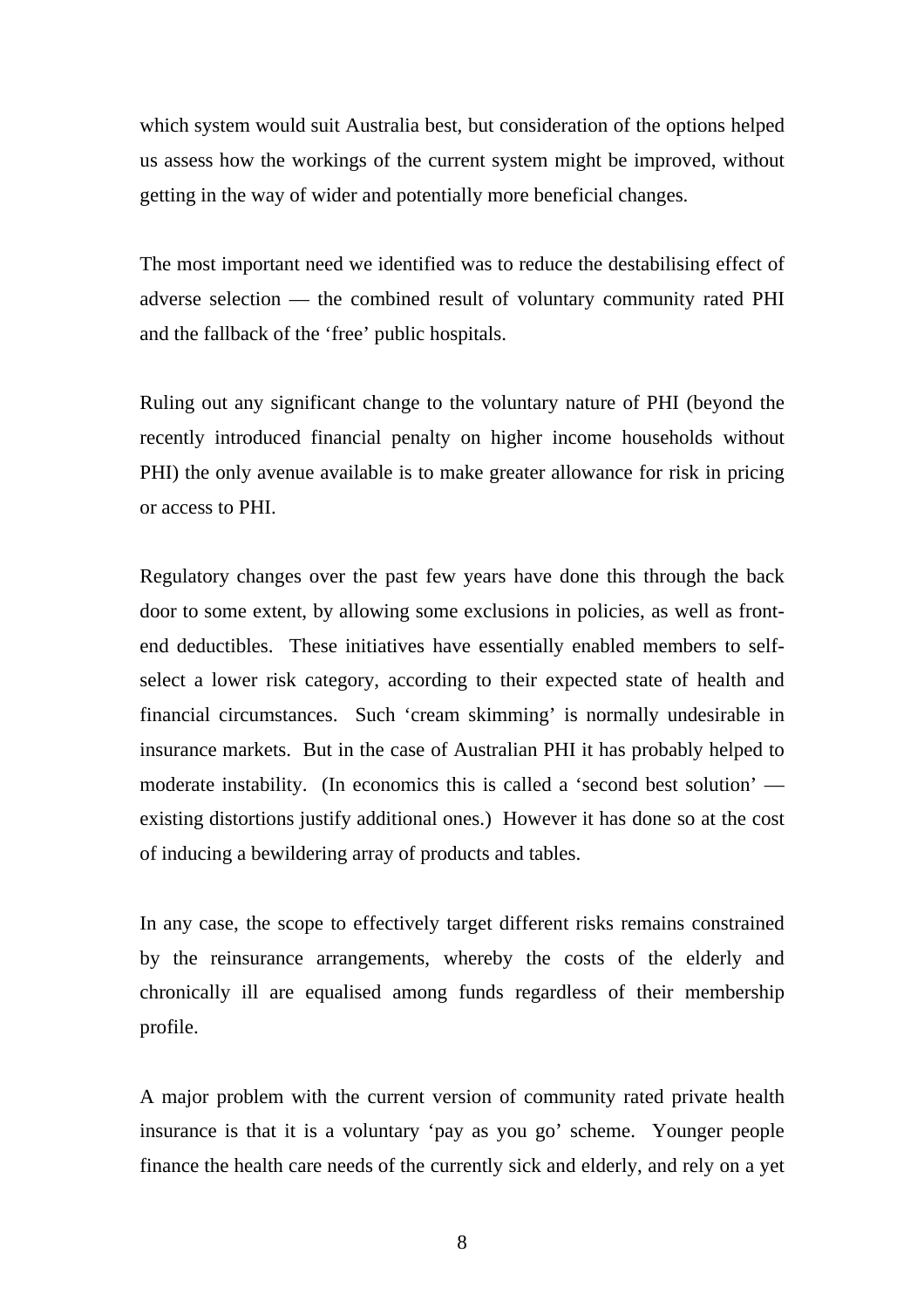to be born generation to fund their own health care when they have aged — an increasingly bad bet given recent trends (**see slide 4**). In this sense, the current community rating scheme in the Australia system is subject to the same risks as pyramid selling schemes.

To help ameliorate this problem, the Commission recommended a form of 'lifetime community rating' which would penalise late entry into PHI essentially levying late entrants for not having contributed their share to the funding needs of older people. It retains the core non-discriminatory principle of community rating, however, in that an older contributor would still only pay the same premium as a younger one who had entered PHI at the same age.

This system has obvious advantages in deterring late and 'strategic' entry into health insurance. It is thus much fairer to existing and long-term members, as well as in time producing a more balanced pool of risks and thus lower premiums.

The Commission flirted with the idea of an actuarially pure, 'funded' scheme, in which people pool reserves within their age cohort over their lifetime, but given transitional complexities and potential to constrain broader reform opportunities, opted for an unfunded scheme in which the level of premiums in a given year depends on the composition of members in that year.

Such a scheme need not create any inequities. It could be arranged such that no existing member would be adversely effected, with a grace period provided so as not to disadvantage intending entrants. Indeed, it would be much more equitable than current arrangements, in which older, long-standing members are increasingly being driven out of PHI when they need it most, because of the diminishing scope for cross-subsidy from younger members.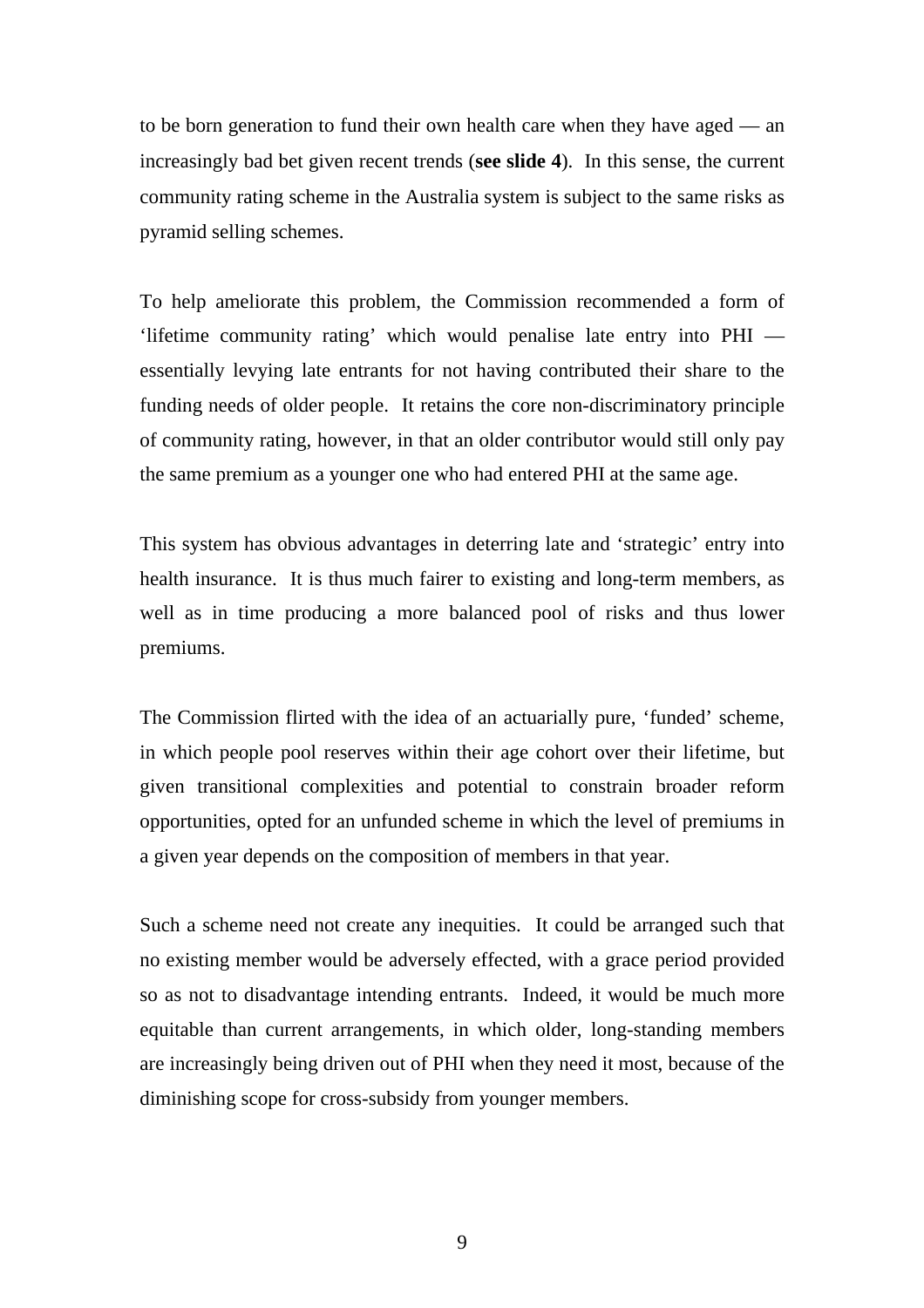The Government announced on receipt of our report that it favoured our recommendation, subject to further consideration of the potential effects. It has apparently commissioned an actuarial firm to assist its deliberations, but has yet to announce a decision.

A second source of inequity as well as instability is the adverse selection that arises through short waiting periods for cover of 'pre-existing ailments' under Australia's PHI regulation. For example, at the time of our inquiry the waiting period for obstetrics cover was a (convenient) 9 months; that for any obvious existing ailment 12 months and a uniform 2 months applies in all other cases. These generous entry requirements facilitate and indeed encourage 'hit and run' behaviour, to the cost of existing members. One well-known Australian politician commented, in his submission to our inquiry:

I compare the status of today's private health insurances to that of a bookmaker who is required to continue to bet on a race after it has concluded. (*Private Health Insurance*, p.336)

The Commission recommended that the Government, in consultation with the health funds, prescribe longer maximum waiting periods for those conditions where opportunistic behaviour is a source of instability. The Government has now extended the waiting period for obstetrics to 12 months — which will no doubt also reduce the alleged incidence of premature births — but has thus far made no other changes.

From a brief look at a VHI guide to its healthcare plans, the need to avoid these sources of adverse selection in private health insurance have been better understood in Ireland than Australia.

As noted, community rating in Australia has been supported by a set of pragmatic risk-pooling arrangements —misleadingly called reinsurance —

10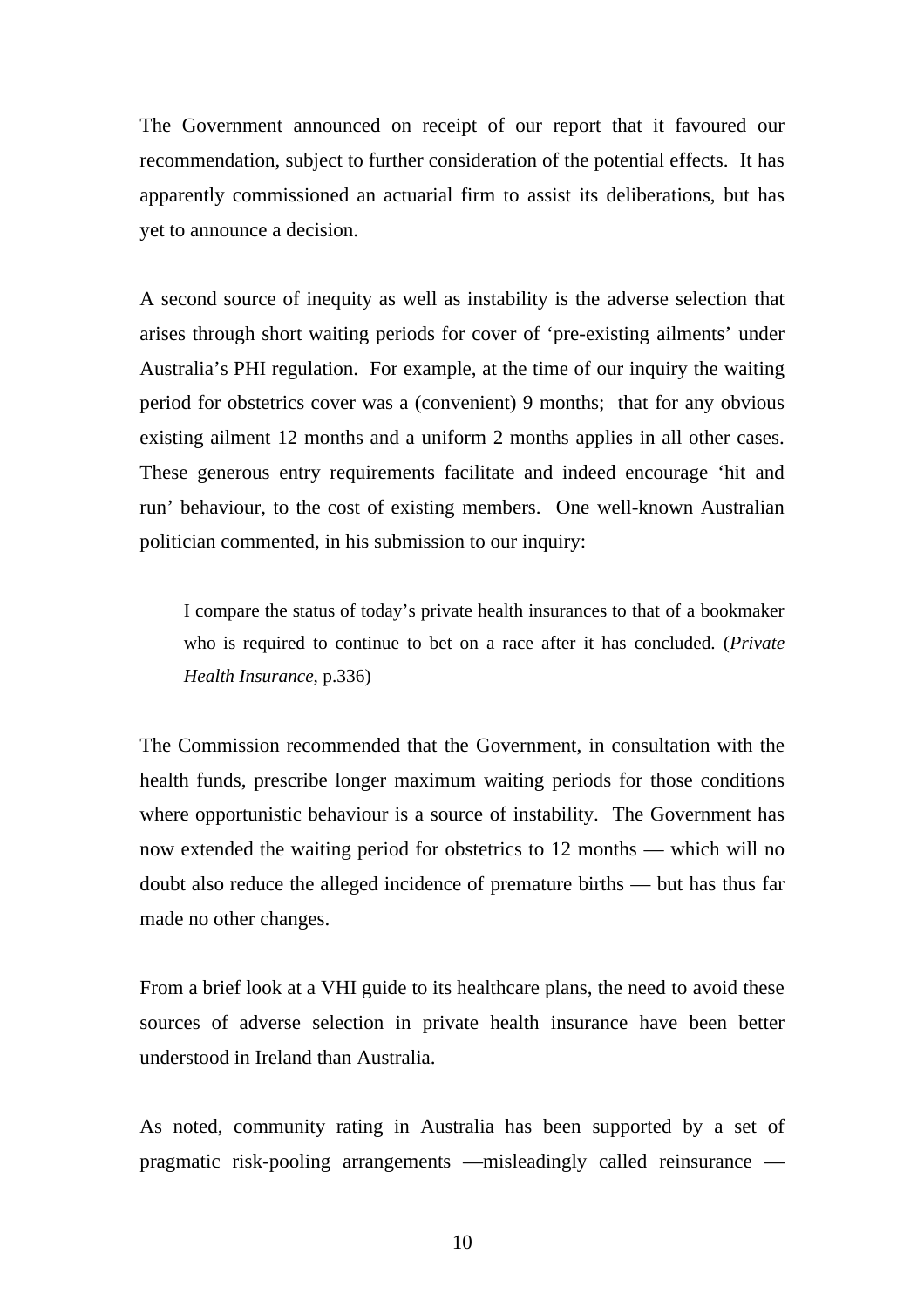which spread the costs of the old and chronically ill among all funds. Reinsurance financially polices community rating by lowering the incentives for funds to cream skim low risk consumers.

Unfortunately current arrangements also appear to reduce the incentive to reduce unit costs and utilisation in the high risk categories, because part of the benefits flow automatically to less efficient funds. And they may generate an excessive insurance loading on products offering lower benefits to consumers, such as FEDs, as well as on genuine 'catastrophic' insurance products.

The Commission reviewed the various alternatives and concluded that the objectives of reinsurance would be most effectively met by changing to 'composition-based' schemes which adjust better for differences between funds' risk profiles, possibly complemented by arrangements whereby the contribution of any policy to the reinsurance pool was more closely related to the benefit it provides (proportional reinsurance). However the Commission also recognised that changes to reinsurance arrangements can have significant financial repercussions on individual funds, and has emphasised the need to phase in any significant changes.

These complicated matters are currently under review by the Government, with any changes partly depending on what happens to our lifetime community rating proposal.

While the need to reduce destabilising adverse selection was perhaps the most important focus of our work, our report also made a range of other recommendations. These were directed at:

• *enhancing competition*, by making the mutual societies less immune to (hostile) takeovers — a potentially important entry strategy for new players — and by creating a competitively more neutral position for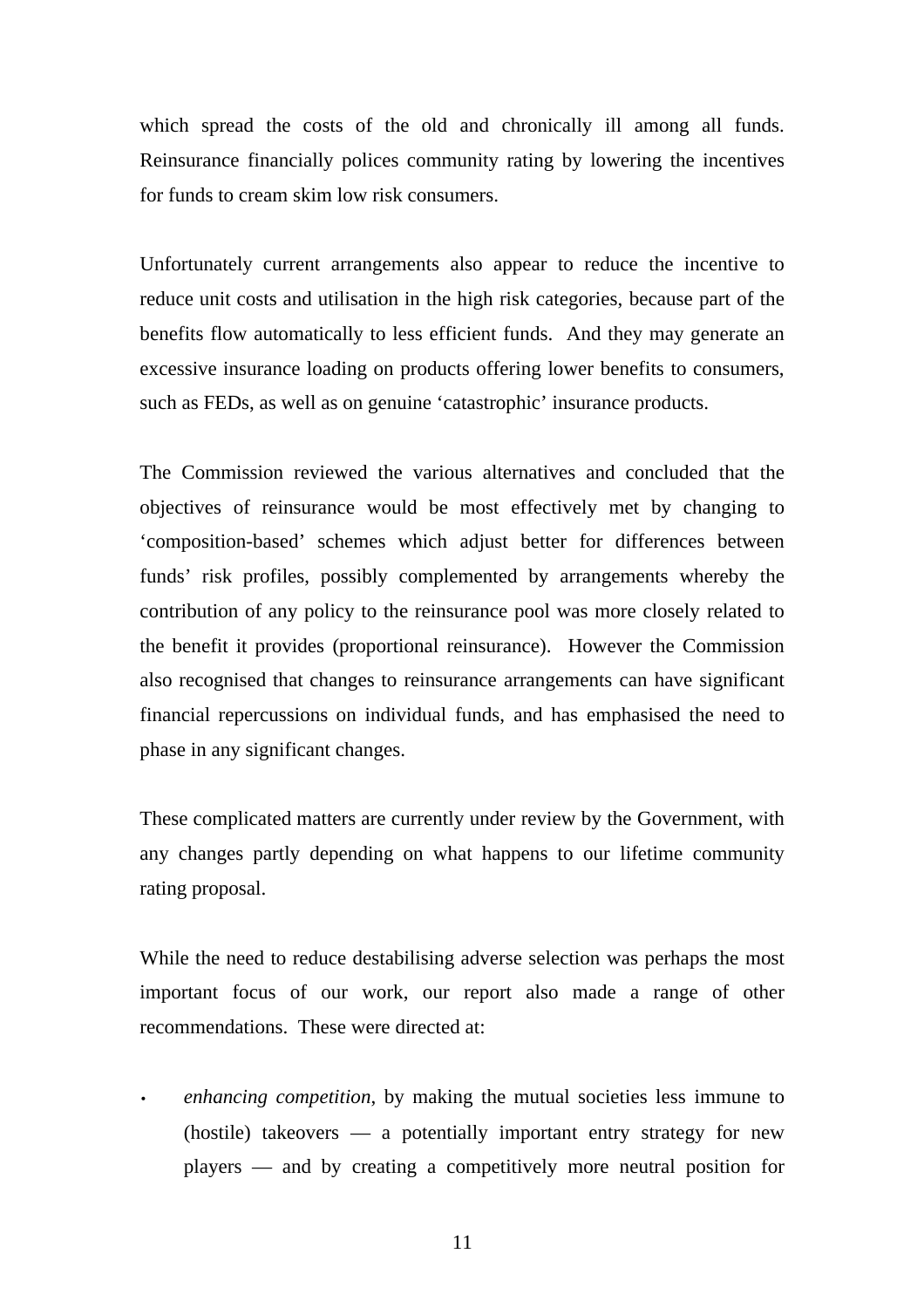Medibank Private (including its separation from the public systems' administration, which the Government has now implemented).

- *improving the cost effectiveness of health care*, by among other things, allowing funds the freedom to contract with a selection of hospitals, without paying a 'default benefit' to others. (Not accepted by Government.)
	- *alleviating regulatory burdens*, such as the requirement for funds to seek approval for premium increases. This served no useful purpose and could actually be counterproductive in endangering solvency or encouraging price collusion. (Broadly accepted, although funds now must synchronise their premium increases annually!)
- *reducing transaction costs for consumers*, including by pushing for integrated billing arrangements which avoid the need for multiple claims through Medicare and a private health fund. (Accepted.)

Although significant in their own right, the Industry Commission's recommendations were of necessity incremental in nature and designed to alleviate some of the problems of the health insurance industry in the short term. They may serve to improve the stability of the private health care system and alleviate some of the pressure on the public system. But their implementation will not resolve the inherent and ongoing tension between universal access under Medicare and voluntary community-rated private health insurance.

A long-term solution will thus require more. Using the Commission's oft-quoted analogy: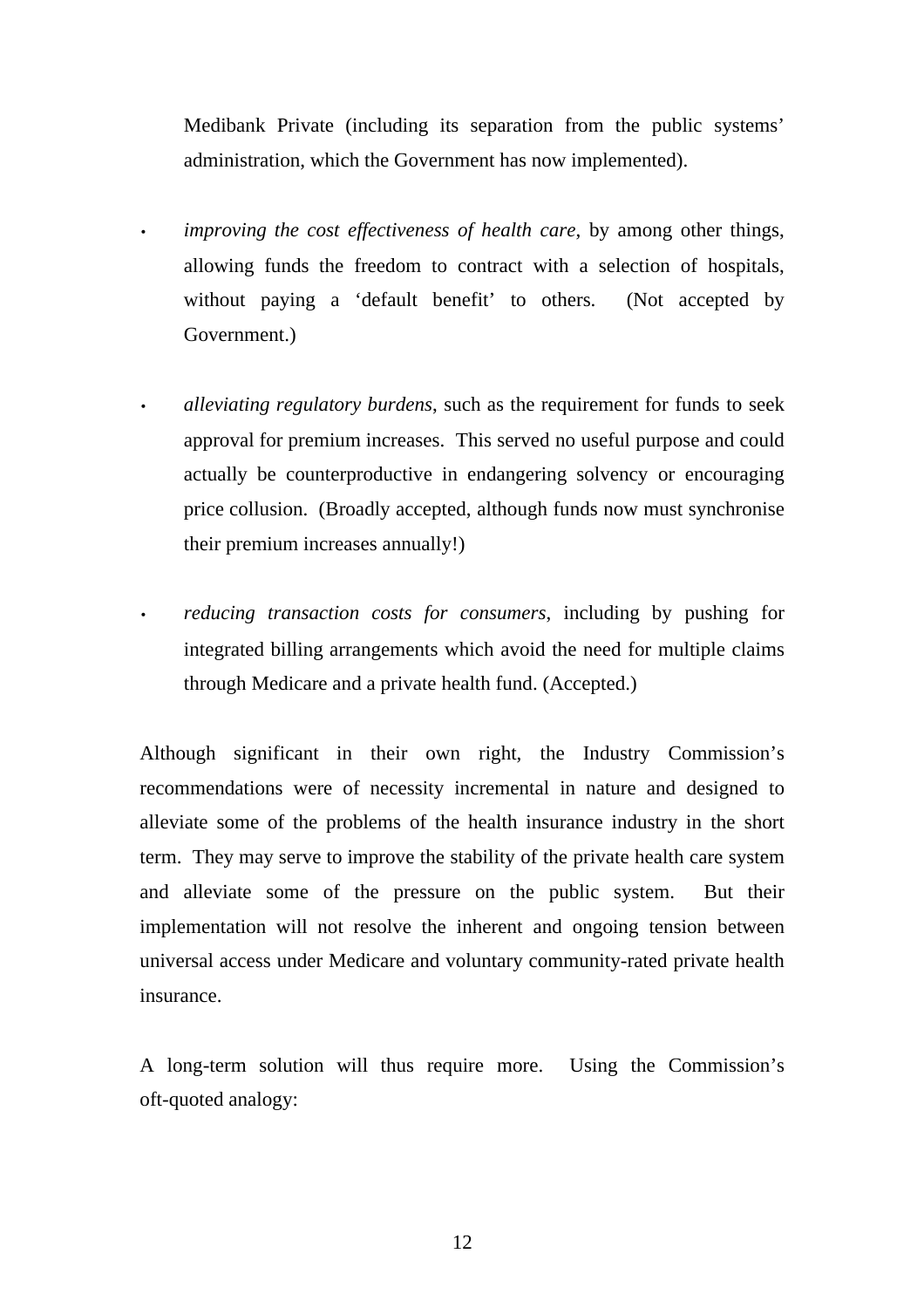Private health insurance is like a cog in a machine. One can burnish the gears of that cog, but ultimately its performance and functioning depends on the rest of the machine.

An important lesson from our inquiry is that it is impossible to define the most appropriate role of PHI without determining how the wider system is intended to function. For that reason, our final recommendation was that there should be a broad public inquiry into Australia's health system.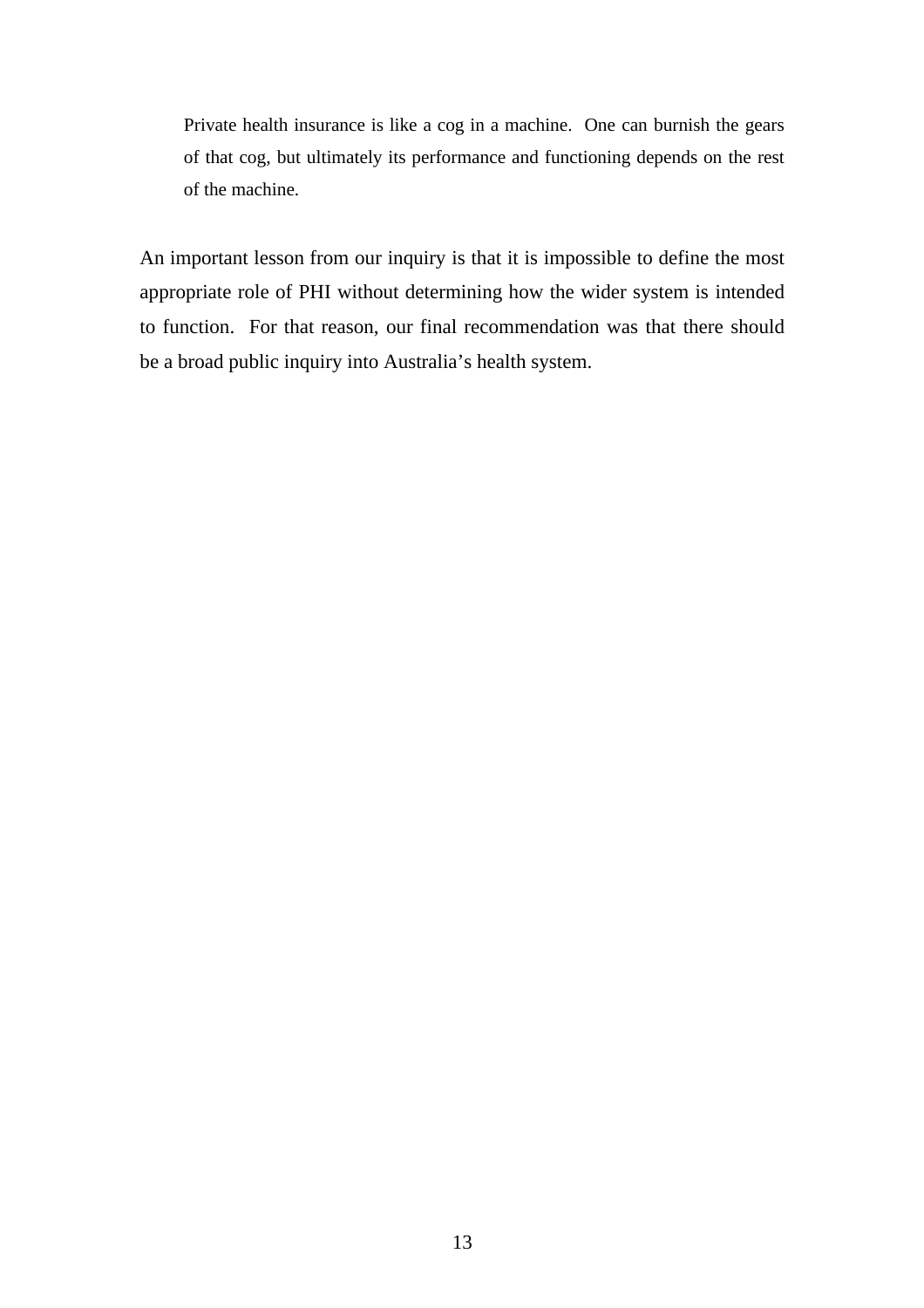### **Premiums rising... affordability falling**



Industry Commission 1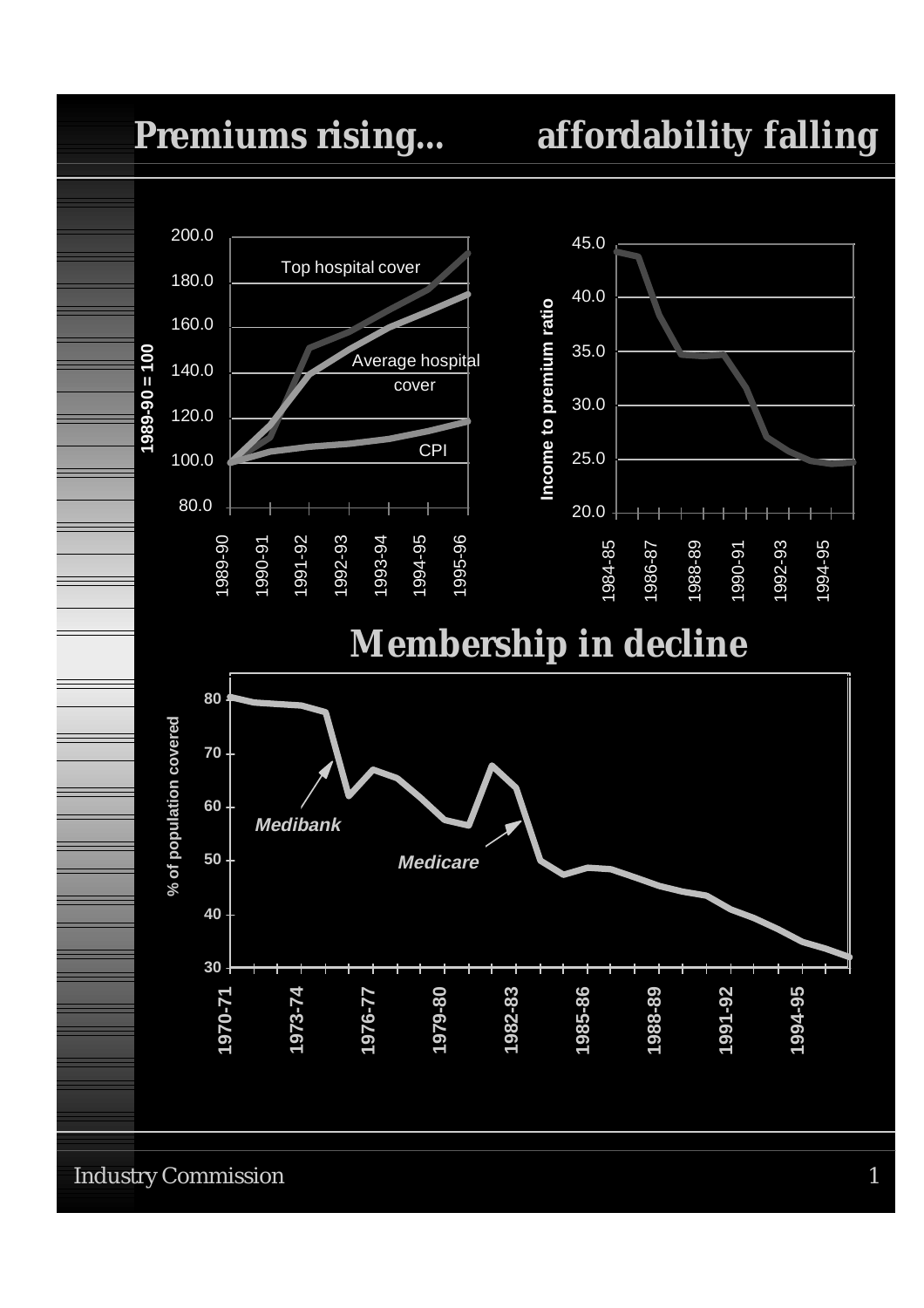# Adverse selection at work



Source: ABS Health Surveys

Productivity Commission 1